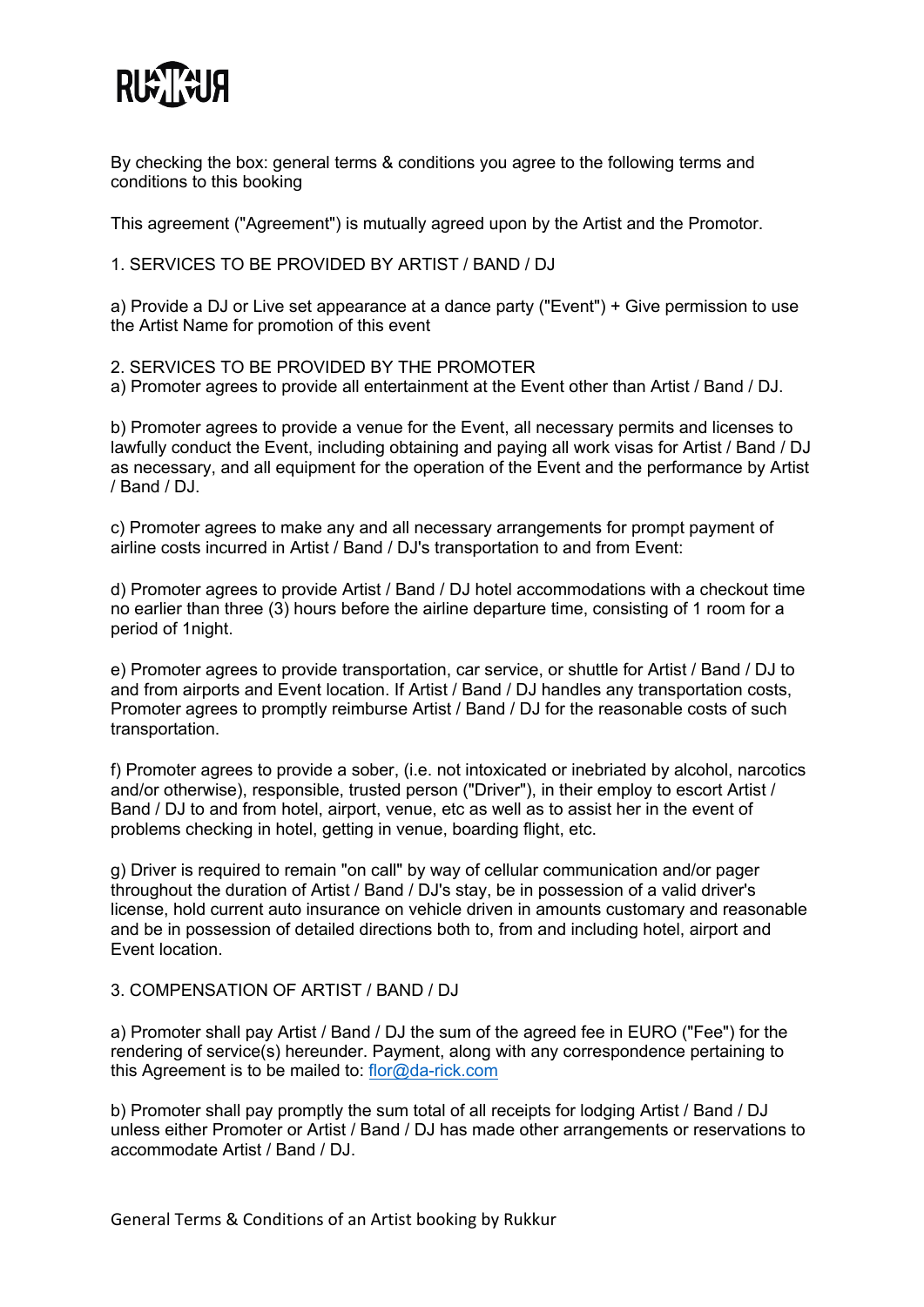

c) Promoter shall pay Artist / Band / DJ 30 percent of the Fee as a good faith non-refundable deposit no later than two weeks after receipt of this contract in order to secure booking engagements. Payment should be made in the form of banktransfer.

d) Promoter shall pay Artist / Band / DJ the remaining Fee no later than one 2 weeks before the show in € unless otherwise agreed, and prior to the commencement of Artist / Band / DJ's performance.

e) Promoter shall not offset any expenses or taxes of any type against the Fee. 4. CANCELLATION

a) In the event that the Promoter cancels the Event with at least 30 days prior notice from its scheduled Date and Time as detailed hereunder, no refund of any monies paid in advance to Artist / Band / DJ shall be made and the balance of the monies due to Artist / Band / DJ shall be waived.

b) In the event that within 30 days of the Event, as detailed hereunder, the Promoter cancels the Event or if the Event fails to happen for any reason including Act(s) of God and/or closure by any local, state, or EU Law the full amount due shall be payable to Artist / Band / DJ.

c) Notice of cancellation in advance shall be deemed received only upon direct email contact between Artist / Band / DJ and Promoter.

d) It is hereby agreed and understood that should Artist / Band / DJ fail to appear for reasons such as any Act of God, civil war, natural disaster or airline or other transportation problem over which Artist / Band / DJ has no control, this Agreement still stands.

## 5. INVOICING AND PROMOTIONS

a) Artist / Band / DJ shall be billed on all promotional materials as the agreed "promotional name" of Artist / Band / DJ]

b) Promoter shall not represent Artist / Band / DJ on any promotional materials through the use of derogatory descriptions, gender specific terms or unsuitable images (such as obscene, violent or degrading depictions of women). Any questions regarding the appropriateness of a word, phrase or image should be directed to Artist / Band / DJ.

c) The production of and/or distribution of any/all promotional materials displaying Artist / Band / DJ's name(s) or likeness prior to Artist / Band / DJ being in receipt of the deposit required by paragraph 3(c) is unacceptable.

d) Promoter agrees to provide Artist / Band / DJ with copies of all promotional material involved in Event, such as fliers, posters, advertisements, photographs, video and audio recordings, within one week of end of Event.

## 6. EQUIPMENT PROVISIONS

a) Equipment shall be provided by the Promoter as described in the 'technical rider'.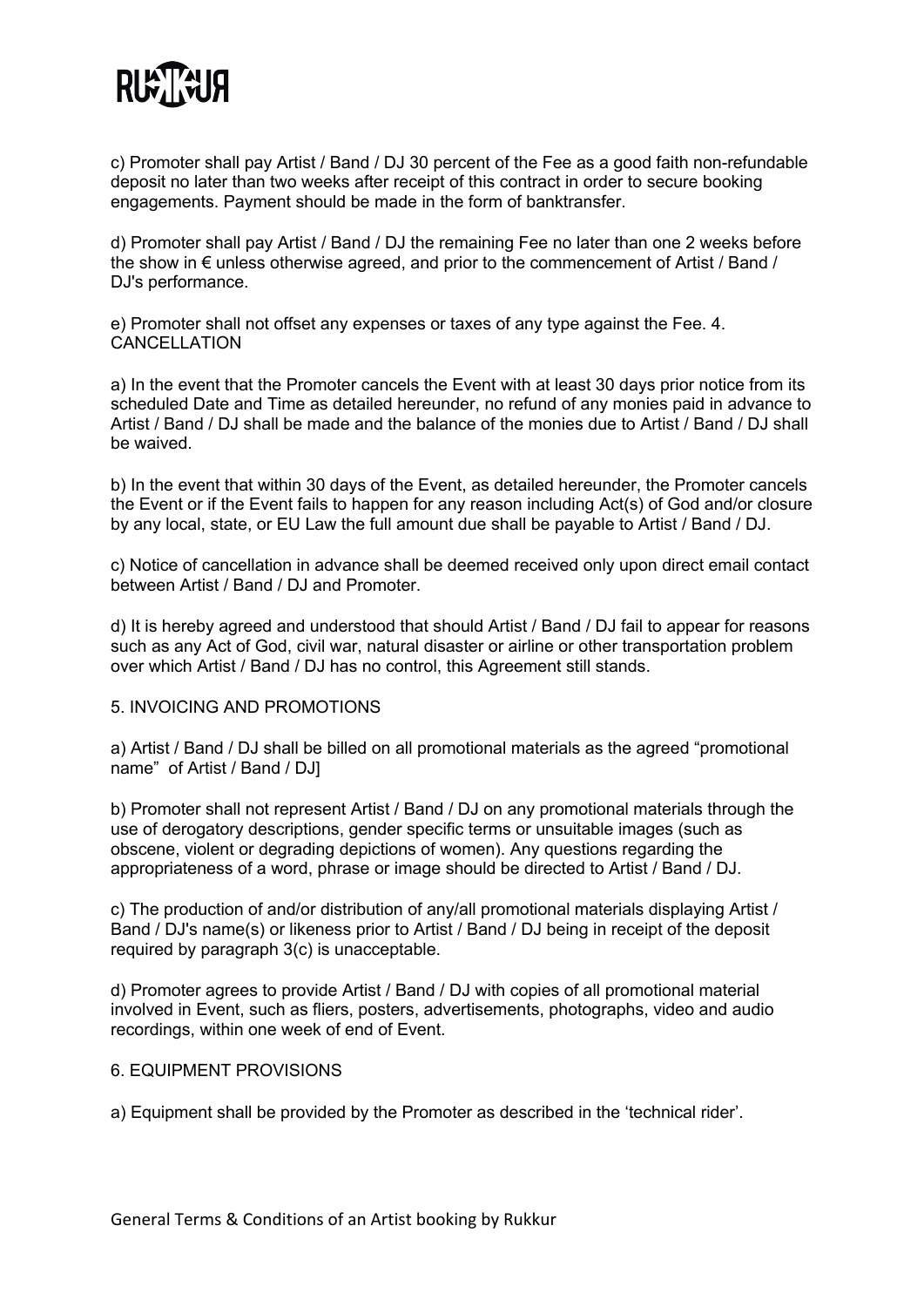

## 7. MISCELLANEOUS

a) Promoter indemnifies Artist / Band / DJ from any liability arising from actions of the Event Promoter, or Promoter's officers, directors, shareholders, principals, employees or agents, or arising out of the Event itself.

b) In the event that any legal action is brought against Artist / Band / DJ as a result of the Event Promoter, or Promoter's officers, directors, shareholders, principals, employees or agents, or arising out of the Event itself, Promoter agrees to bear all costs associated in the defence of itself and Artist / Band / DJ in such action(s).

c) This Agreement may be changed only by mutual agreement of authorized representatives of the parties in writing.

d) This Agreement and conduct pursuant thereto shall be governed in all respects by the laws of Belgium without reference to its principles of conflict of laws. Any disputes between the parties as to the Agreement shall be litigated before a court in Belgium

and each party hereto consents and submits to the jurisdiction of such court over such dispute.

e) If Promoter signs below as any entity other than himself or herself as an individual, Promoter agrees that s/he is lawfully authorized to enter into this Agreement on behalf of such entity and that the entity represented is in good standing with any local, state, EU jurisdictions.

f) In the event that (1) Artist / Band / DJ is advertised for event but is not sent deposit or (2) proper travel arrangements to secure the booking have not been made, Promoter agrees that it is responsible for paying Artist / Band / DJ the full amount of the deposit regardless of whether Artist / Band / DJ is present at event. This payment should be sent via overnight express delivery no later than one (1) week following the event.

g) Promoter is to ensure that no other person other that the Artist / Band / DJ and/or Event technical staff are to enter stage/DJ booth area, at any time, before and/or during Artist / Band / DJ's performance.

h) Promoter is required to fulfill all of Artist / Band / DJ's reasonable requests in regards to food and beverage needs and guest list privileges at the Event.

i) The number of persons attending Event shall not affect the said terms and conditions contained herein.

j) Nothing contained herein shall be construed as creating any agency, partnership or other form of joint enterprise between the parties.

k) This Agreement may not be assigned, in whole or in part, by either party without the prior written approval of the other party to this Agreement. This Agreement shall bind and inure to the benefit of the parties and their respective successors and assigns.